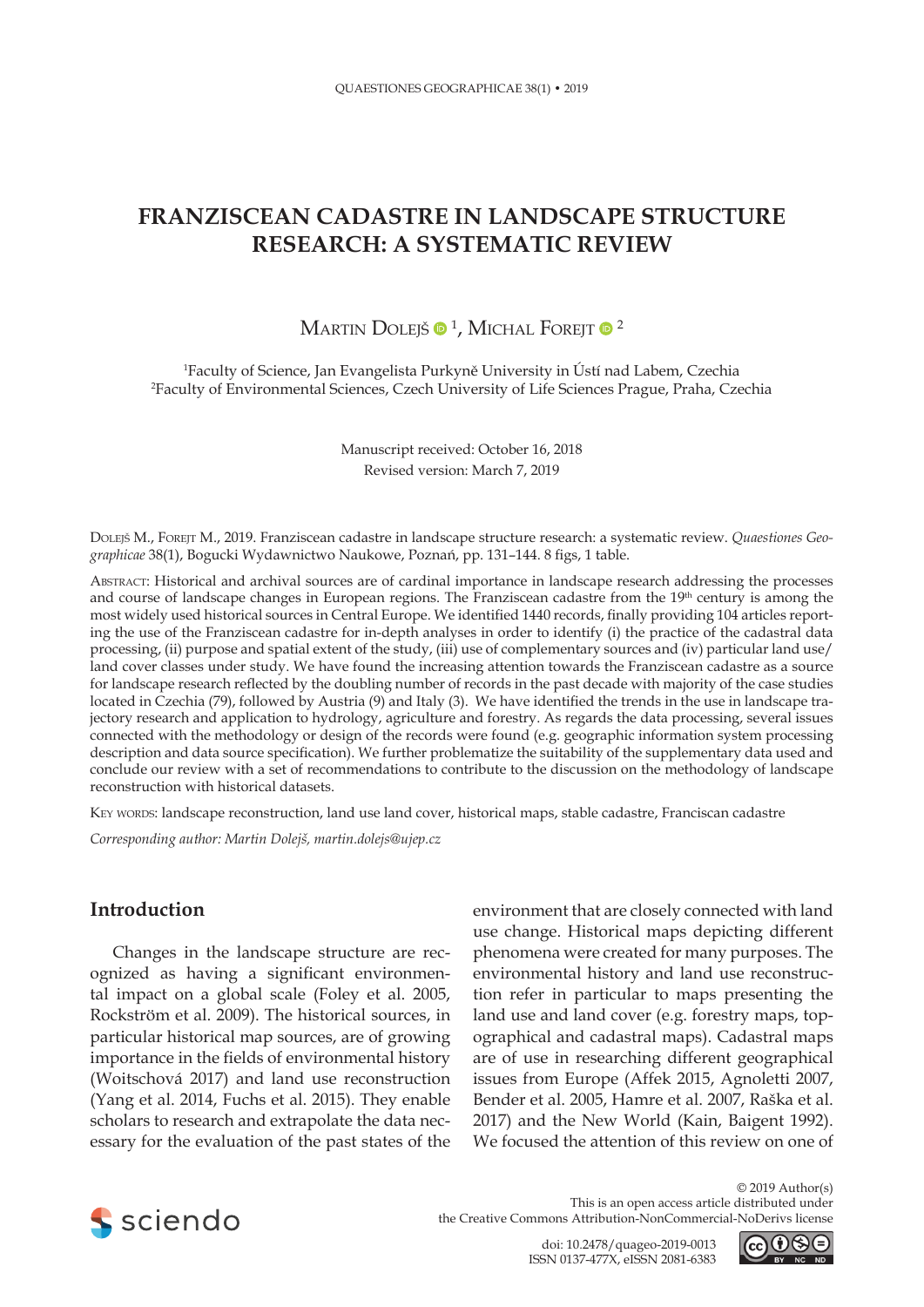the oldest cadastral map source that covers a significant part of Central Europe in detailed scale – the Franziscean Cadastre (FC).

Despite the overall high thematic resolution (number of land use/land cover (LULC) classes), broad spatial extent (Central Europe) and detailed mapping scale (1:2880) of the Franziscean cadastre, historical map sources are generally burdened with potential shortcomings that have to be taken into account when dealing with historical data. Leyk et al. (2005) and Kaim et al. (2014) divide possible sources of uncertainty into three categories of

- 1. production oriented uncertainty (field survey and map reproduction errors),
- 2. transformation oriented uncertainty (GIS transformation, georeferencing and digitization errors) and
- 3. application oriented uncertainty (possible errors based, for example, on different semantics of LULC classes).
	- Yang et al. (2014) added the issue of
- 1. vagueness (or missing) mapping criteria (e.g. the instruction for surveyors),
- 2. differences in land use land cover categorization in historical and current map sources and
- 3. the delimitation of the boundary between similar LULC classes (for this particular issue, see Forejt et al. 2018).

The critical reflection of the map source is, therefore, needed due to possible intentional errors in mapping that are often connected with military purposes, tax fraud or the projective purpose of maps (Woitschová 2017). Despite these ambiguities in the use of old cadastral maps, to the extent of our knowledge, there has not been a study devoted to systematically reviewing the practice of their current use.

Reflecting on the methodological issues raised above, this study aims to evaluate the use of the Franziscean cadastre in the academic publications (records) in order to identify the practice concerning the handling of the historical source by the authors. We are addressing the questions of

- 1. How the authors use the spatial and attribute data of the FC in the means of landscape reconstruction?
- 2. What is the primary theme and purpose of their study?
- 3. What other (if any) historical/current sources are employed in the research?
- 4. What land use land cover classes are they focusing on (what is the level of generalization?)
- 5. What is the spatial extent and regional dedication of the studies?

In order to answer these questions, we adopted an approach of systematic review.

### **Context and content of Franziscean cadastre**

The Franziscean cadastre (named after the Austrian Emperor Francis I) is a land register produced for the former Austrian Empire between 1817 and the 1880s (Feucht 2008, Timár, Biszak 2010). The Fanziscean cadastre cover at least partly current Czechia, Slovakia, Austria, Poland, Slovenia, Hungary, Ukraine, Croatia, Romania, Bosnia, and Serbia. The creation of the new cadastre was set in 1817 with an edict (ÖNB 2018) of Emperor Franz I. The cadastre was created from scratch, although the previous land taxation system valid in the Austrian Empire was based on Josephian mapping (1780s), which was the first measured cadastre in Austrian history. In 1810s it was easier to persuade the government to start new mapping, because at the same time, so called 2nd military mapping (middle-scaled topographical maps) was starting to be mapped in the Empire and the two projects used partly common triangulation.

The methodology for the cadastre mapping was first described in 1818 and was further adjusted in 1824 and then in 1865. Thus the methodology, incl. the map legend, was not unified for the whole Empire (Krčmářová 2015). The Cassini-Soldner's cylindrical transversal projection was determined as a cartographic projection. The mapping was done mostly at the scale of 1:2880 (one Vienna square inch on the map was equal to one Lower Austrian acre in the field) or some parts in 1:720, 1:1440, or 1:5760. The minimal mapping unit was set at 25 square fathoms, which is equal to approximately  $90 \text{ m}^2$  (Ebel 2004). The cadastre uses up to 40 land use classes, incl. 10 agroforestry land use classes (Krčmářová, Jeleček 2017).

Ideally, every cadastral district has available maps from three series:

1. Indication scratches produced right in the field usually during summer on small, hard paper desks with all information needed for further registry,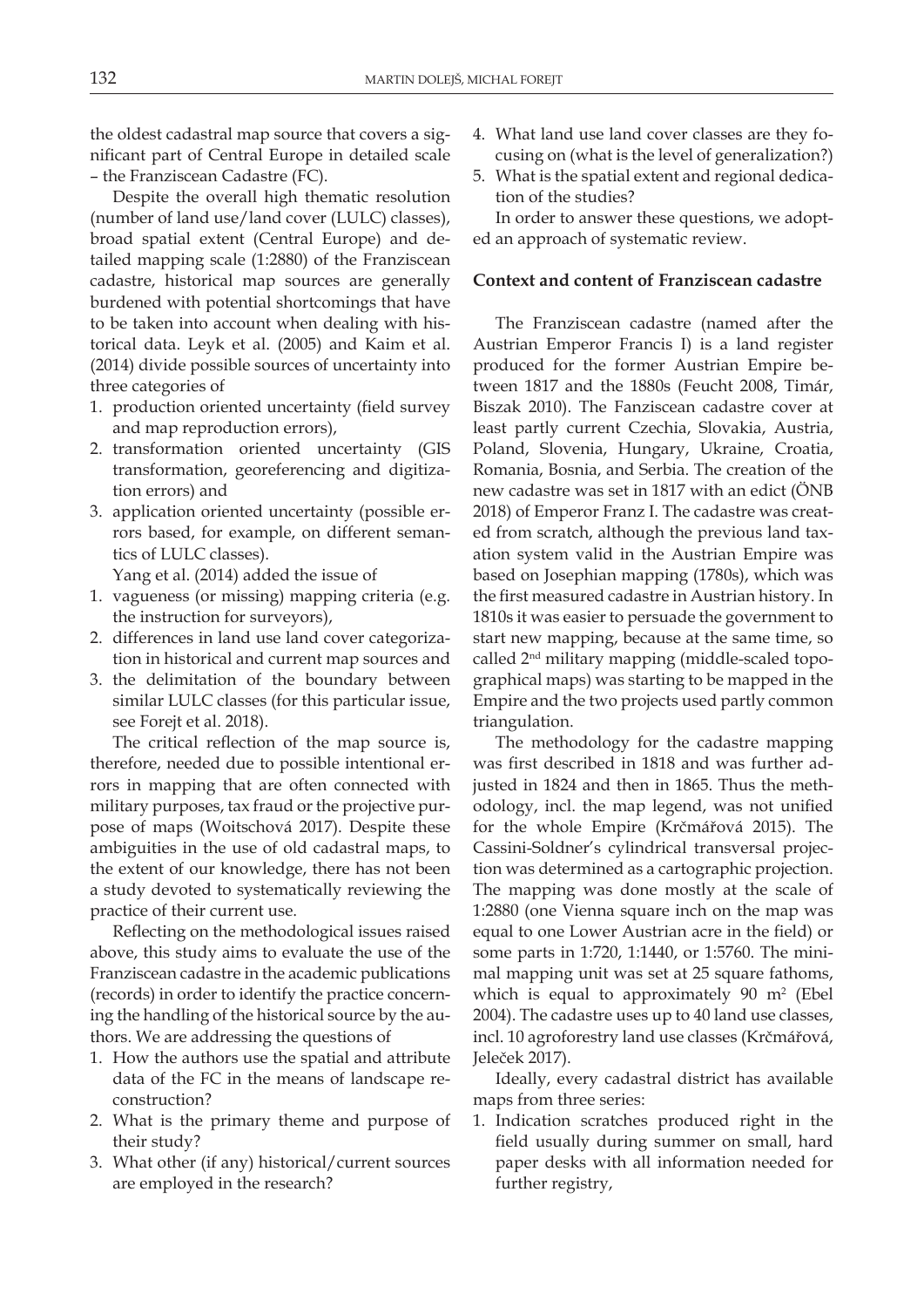- 2. Original maps based on the indication scratches made in office during winter as well as
- 3. Compulsory Imperial imprints made as lithographic copies from the original maps (Ebel 2004).

Apart from the maps, the Franciscan cadastre consists of a written registry of land and building parcels and many documents of valuation, such as the Yield Value Protocol, containing much detailed, yet not standardized information (Krčmárová, Arnold 2016). The Franciscan cadastre is an example of the rising need for public control of land administration and tax collection in the Modern period (Bumba 2007, Dale, McLaughlin 2000). For its enormous preciseness, from the first fiscal purposes, the Franciscan Cadastre started to be used as an important technical and legal basis (Bumba 2007).

## **Methods**

### **Record selection process**

For the purposes of the review process, the Preferred Reporting Items for Systematic Reviews and Meta-Analyses (PRISMA) workflow (Moher et al. 2009) was adopted. The recommended review process consists of four stages:

- 1. Identification (number of records found),
- 2. Screening (exclusion of duplicates),
- 2. Eligibility (exclusion of full texts based on eligibility criteria), and
- 3. Inclusion (final count of reviewed full texts records).

We searched the databases of the Web of Science (WoS), SCOPUS and Google Scholar (GS). We have included the Google Scholar database because of the availability of full text searches that allow us to find the results that does not use the keywords in fields queried by WoS or SCOPUS. The analysed records were obtained via institutional access to major databases (WoS, SCOPUS). The institutional access was not used in case of journals and sources with open access policy. The process of all data manipulation (identification, screening, eligibility and inclusion) was conducted by both authors with consecutive cross-check of individual records.

The search for the records in the databases was found to be more difficult due to the use of

different terms for the Franziscean cadastre. We presume the existence of studies (records) that do not explicitly title the used source (FC or alternative term), and thus not all papers (records) using the source were captured (e.g. Raška et al. 2016). There are a majority of records using the term *Stable* or its versions (*Stabile, Stabilní*) that refers to unification (stabilization) of the quota for taxation (based on soil fertility and LULC class) in all parts of monarchy (ÖNB 2018) by the newly established Franziscean cadastre. Versions of the term *Stable* were employed mainly by Czech or Slovak authors. On the other hand, terms referring to the Franziscean/Franciscan or Austrian cadastre were used in few Czech works and exclusively by authors from other countries. Therefore, we have performed the query with eight individual keywords in order to cover possible local variations indicating use of FC (Franziszeischer kataster, Franciscian cadastre, Stable cadastre, Stabile cadastre, Franciscan cadastre, Františkánský katastr, Stabilní katastr, Franziscean cadastre and Austrian cadastre). We used query operators in order to search for a whole statement (i. e. *Fransiscan* together with *Cadastre*). The starting year was not set. Records were collected until publishing date of February 1, 2018.

We identified 1440 records in total (WoS – 37, SCOPUS – 64, GS – 1339) matching abovementioned keywords. Despite the effort to localize all records, 98 records were not available as full texts and 18 only as abstract. Therefore, this records were removed from further screening process. All records were later automatically checked for duplicity (286 duplicates found) and were manually checked for eligibility based on the following criteria:

- 1. The records have to be an original research article, conference proceedings, book chapter, book or review. Therefore, diploma theses, project reports, grey literature and other sources were excluded from further analysis.
- 2. For the sake of reproducibility of the results by international community the language of the records has to be English or bilingual (but with an accurate translation; therefore, articles with only an English abstract or summary were excluded).
- 3. Records have to use any part of the Franziscean cadastre and consecutively work with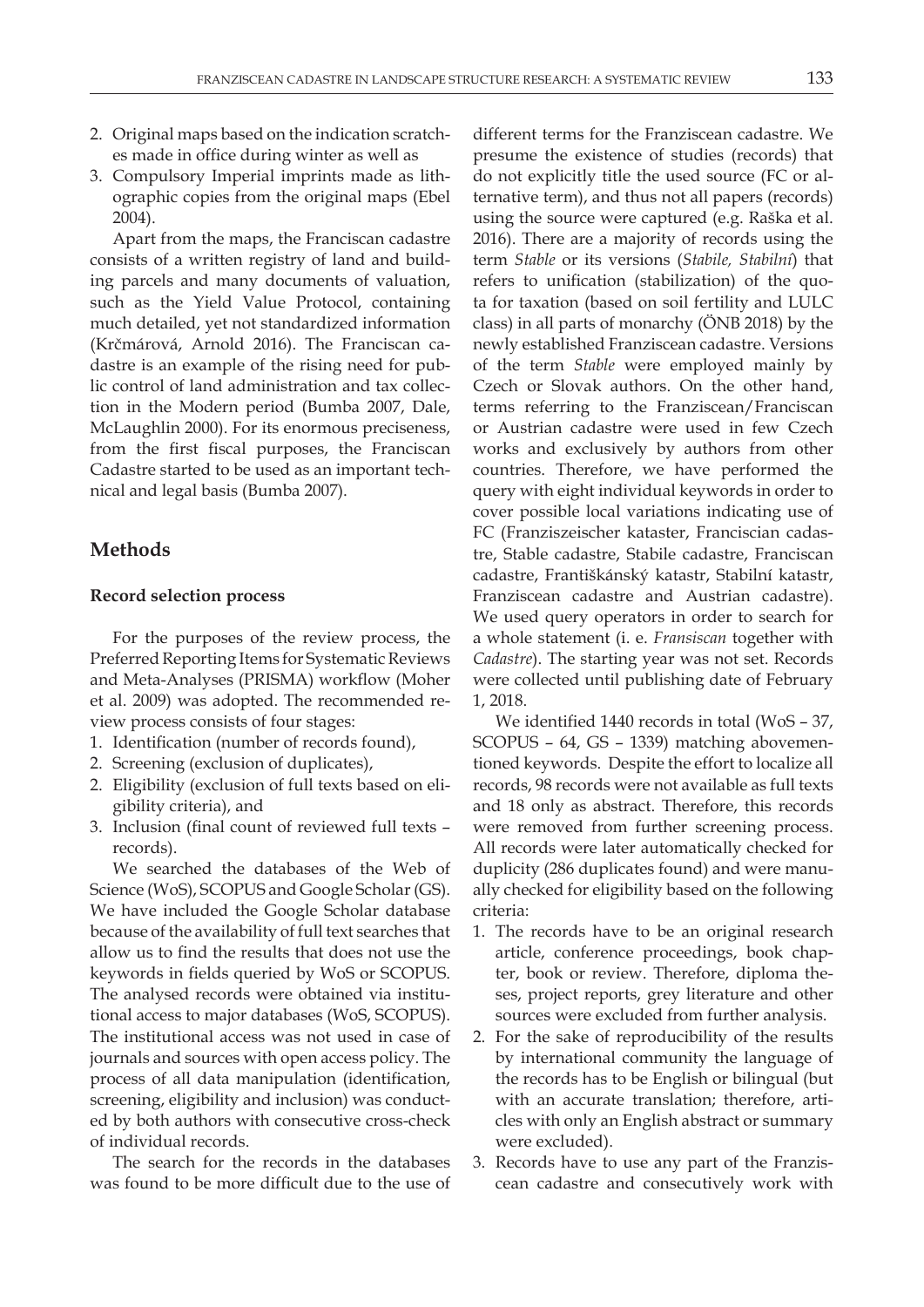spatial or tabular data inferred from the FC. Records that only refer to or mention the FC as a source or use maps as figures to indicate the location (e.g. location for archaeological prospection) were excluded.

4. There has to be a full text of the record published.

The manual check for eligibility resulted in 104 records for further in-depth analysis. For full transparency, supplementary material 2 provides a complete list of the records used in the study (available through the corresponding author).

#### **Data extraction and processing**

For each record, we manually extracted the set of 21 features/questions based on the analysis of full texts (see Supplement 1). All features/ questions were tested in the preliminary (pilot) review on the minor subset of the database in order to test and clarify the features/questions. Features form four distinctive groups. Firstly, the general bibliographic information such as the year of publication and type of output (e.g. article, book, review) was used. The second group consists of attributes aimed towards the purpose of the study and the types of the Franziscean cadastre's sources used in the studies, such as differentiation to cadastral maps or the written records of the cadastre. The third group refers to the methodology or manipulation of data, in particular to complementary data and methods of LULC classification and extraction. The fourth category describes the spatial scale of the researched studies.

The final structure of the review table and consecutive analysis of the data were conducted in R (R Core Team 2017) software package. The major group of the analysis forms frequency tables of the researched features (Wickham 2011). In order to find the patterns of frequently used complementary data sources (supplement 1 – Other map and data sources), the data mining method of eclat for frequent pattern mining (Hahsler et al. 2005) was applied. The principle of the eclat algorithm lies in the identification of the individual data (map and other sources in our case) that are often involved in studies together (e.g. 10% of the studies applies source A together with source B and C). The association rules were limited to at least 3% support. In other words, the association

of datasets used in the records were accepted and visualized if used in at least four records. All provided figures were created in R package ggplot2 (Wickham 2009).

### **Results**

# **Bibliographic information and localization of the records**

Among the 104 records eligible for in-depth analysis, the majority formed the original research articles (92), six book chapters and six conference proceedings. No reviews were found that were suitable according to our eligibility criteria. The use of the Franziscean cadastre in research has been growing over the last two decades. We found a significant rise (Fig. 1) in the records published after 2012 (more than 10 for almost all years until 2018). According to our findings, the dominant group of records is localised in Czechia. For any year except 2000 and 2004–2006, there was at least one record with a peak in 2017 with eighteen records.

The majority of records localised to Czechia consenting with the frequency of the terms used for the retrieval of the record (Fig. 2). There are significant differences between the frequency of use of *Stable Cadastre* (which is used mainly in Czech and Slovakian records) and the other keywords such as Franziscean or Franciscan cadastre. In order to cover the other possible keywords associated with Franziscean cadastre source, we applied the German and Czech translation involved (e.g. *Franziszeischer Kataster*,



Fig. 1. Publication frequency and the localization of the record.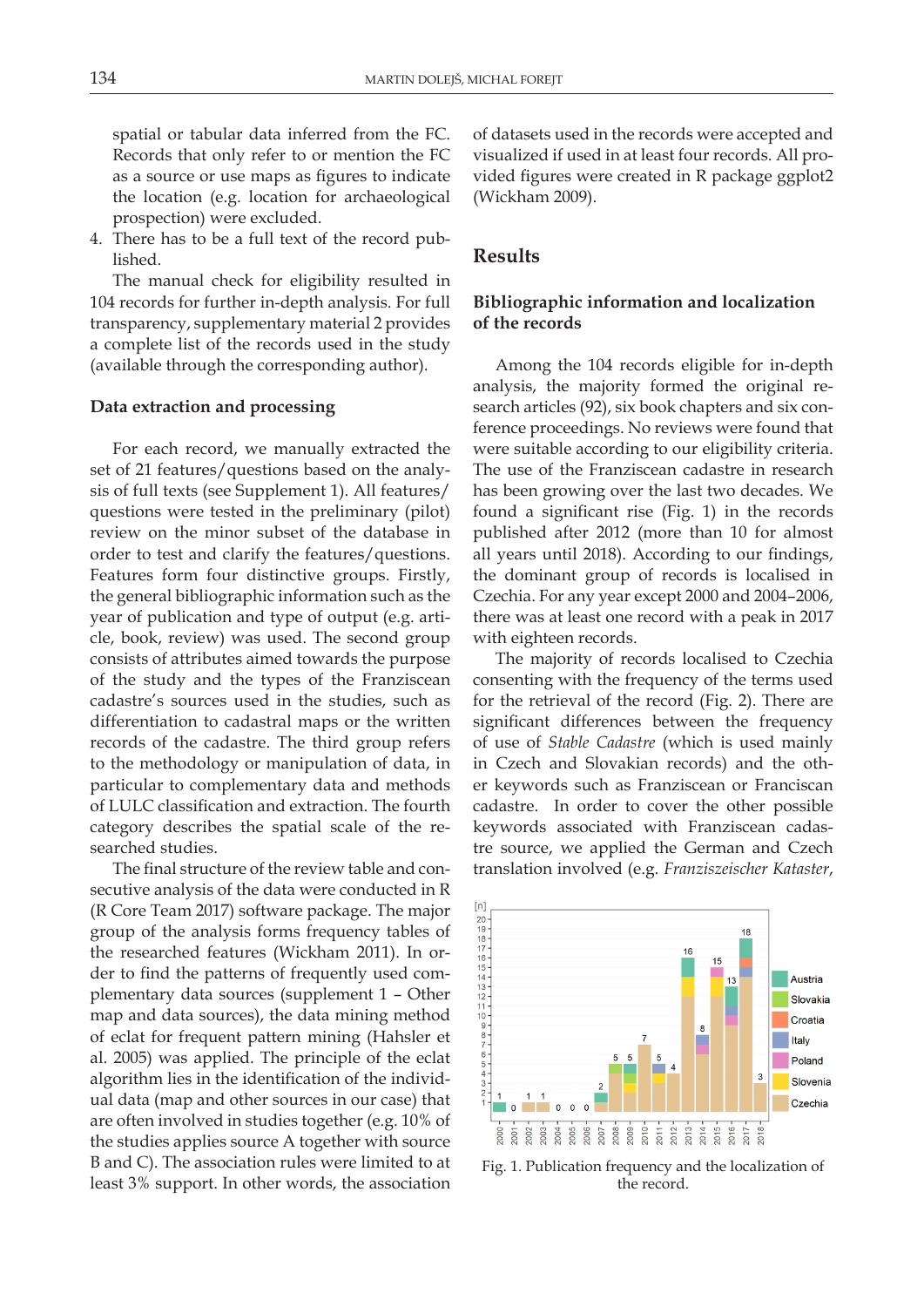

Fig. 2. Terms used for retrieval of the record.

*Stabilní katastr*, see Supplement 1 for full list) resulting in less than ten records. The Czech term *Františkánský katastr* appeared in the preliminary stages of the initial search, but there were no eligible studies in the final subset of 104 records.

The frequency of the keywords noted in the records resulted in no significant outlier. There are two keywords used ten times (*Czech Republic* and *GIS*) that reflect the current trend in the analysis of spatial data in geographical information systems and the dominance in the localisation of records (see also Fig. 1). Other frequently used keywords refer to land use or land use changes (n=10), landscape structure (n=4) and the European landscape convention (n=4).

#### **Purpose of the study and general source**

In order to cover and clarify the different purposes of the reviewed records, we introduced seven categories based on the detailed information about the aim of the full texts involved in the study. The 35 records were categorized first into a general category of landscape change consisting of studies aimed at the development of land use and land cover without an interest in any particular LULC class or landscape feature (e.g. Bičík et al. 2010, Harvey et al. 2014). Other issues in this category included the persistent landscape features (features found in the same location in different time segments; e.g. Skaloš, Kašparová 2012), slope movements (Bíl et al. 2014), localization of mining areas (Beranová et al. 2017), ecological network design (Sklenička, Charvátová, 2003) and the identification of post-industrial features in the landscape (Kolejka 2010). The second category

(n=23) was focused on water bodies, streams and rivers. This group represents studies where old maps helped in the reconstruction of the river channel (e. g. Hohensinner et al. 2013, Scorpio et al. 2018) localization of extinct and persistent ponds (Pavelková et. al. 2016), modelled the potential water pollution (Glavan et al. 2013) or reflects the impact of amelioration interventions (Tlapáková et al. 2013). Studies focused on agricultural land (n=17) elaborated the losses or localization of individual subcategories of agricultural LULC classes such as vineyards (Žiberna 2015), arable land (Szturc et al. 2017) or meadows and pastures. Special attention was given to the development/ reconstruction of agroforestry classes (Forejt et al. 2017, Krčmářová, Jeleček 2017) or water retention of the landscape based on the agricultural land use development (Karásek et al. 2015). The special subcategory focused on the social metabolism and flows of material and energy (Krausmann 2008, Fraňková, Cattaneo 2018). The development of forest or forestry management were classified as a standalone fourth group (n=12) with the work aiming at forest and non-forest wooded vegetation (Skaloš et al. 2014, Troll, Ostafin 2016), acreage change of forest stands (Treml, Migoń 2015) or changes in forest management practices (Szabó, Hédl 2013). The fifth to seventh categories were rather minor and are represented by a (5) 3D reconstruction, (6) ownership and property rights and a (7) demography category. The category dealing with the localization of extinct settlements (Pacina, Holá 2014), paths (Svobodová, Hájek 2017) or urban forms (Popelka, Dědková 2014) were usually modelled (n=8) by the 3D reconstruction methods. Ownership fragmentation (Sklenička et al. 2017), ownership and taxation (Affek 2015) or tax relief due to meteorological extremes (Dolák et al. 2015) were categorized in another category (n=4). Lastly, there were demographic studies (n=2) aimed at fertility (Breschi et al. 2014) or migration rates (Quaranta 2011), included to seventh category.

## **Methodology and data manipulation used in records**

#### **Time periods involved in the records**

The distribution of the origination date of the data and maps employed in the studies (Fig. 3) spans from the  $16<sup>th</sup>$  century to the current time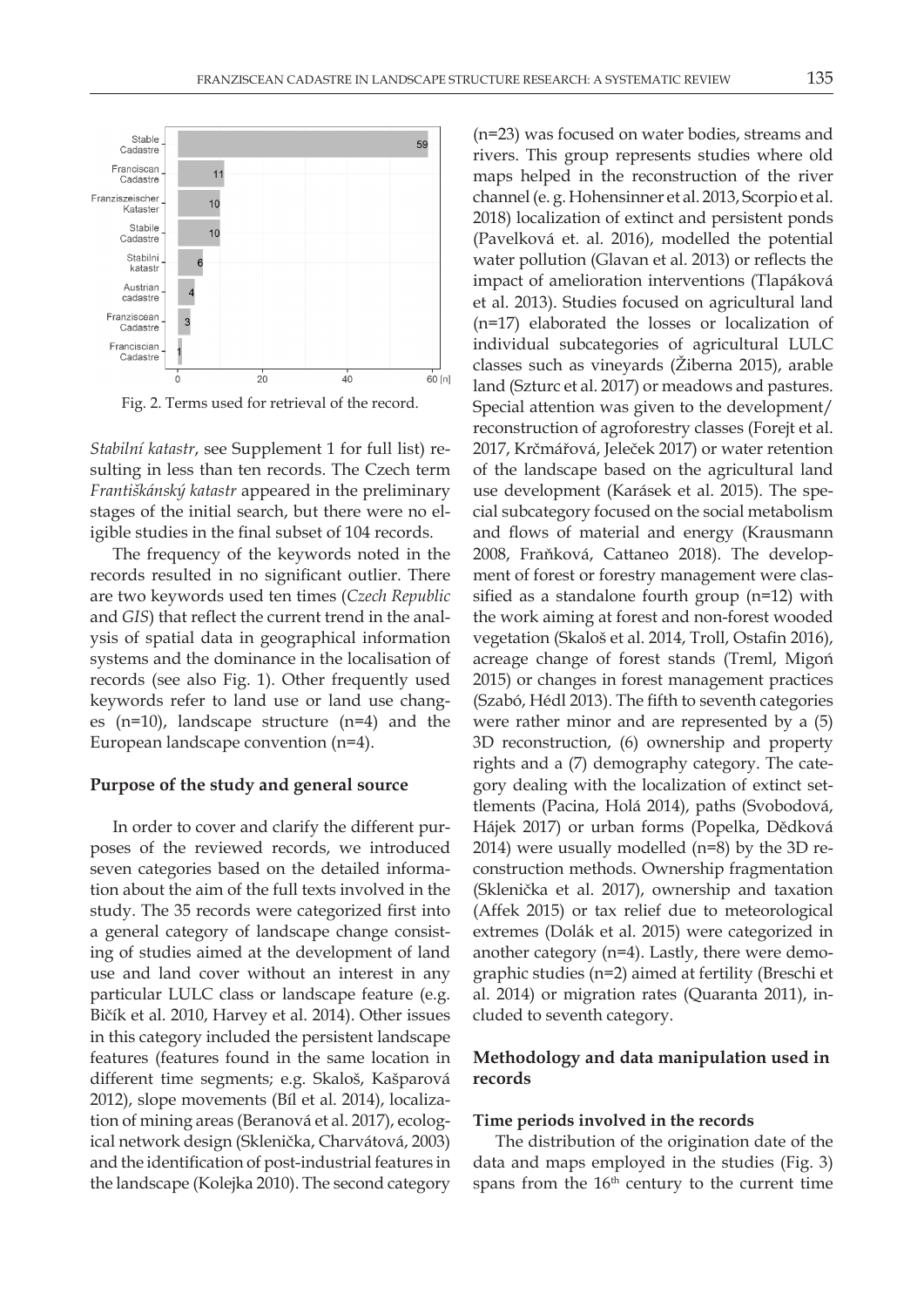

period – ranging exactly from 1529 to 2016. We can observe the densification of the used sources with apparent peaks around the years 1840, 1950 and after 2000.

Similarly, to the distribution of the origination date of the data, the distribution of the number of time points included in the records (Fig. 4) speaks for the most frequent use of three time points. The frequency of time points decreasing towards higher numbers of time points applied. As regards the outliers, we found 10 records with just one time point. These studies are mostly based on written registry records (or protocols) reconstructing the past pattern or societal demands. On the other hand, there were studies that gathered more than ten chronological data sources. These outlying records are represented by outcomes from extensive projects or detailed idiographic research in small scale but with an attentive historical sources search in both cases.



Fig. 4. Number of time points involved in the records (note: figure include the FC).

#### **LULC classes processed**

Concerning the LULC classes that were in the scope of the authors, we observed three distinctive subcategories. Firstly, there are studies that have

no special interest in LULC with zero classes (Fig. 5). These records dealt with ownership, demography and fluxes of material and energy. Secondly, there were a majority of studies (n=42) with just one category of LULC researched. Records in this category were related to the development of water bodies and rivers, forest stands and management and specific subcategories of LULC such as non-forest and non-agricultural vegetation. Thirdly, we distinguished the category with two and more LULC classes (n=48). Studies in this category researched the development of the landscape in general or with the particular aim of selecting similar LULC subclasses (i.e. water bodies and rivers, coniferous and deciduous forests, etc.)

The qualitative structure of the involved LULC classes was addressed by frequency analyses divided according to the general class of LULC and its subclasses. As shown in Table 1, general classes such as forest, built-up or arable land were prevailing in the frequency of occurrence. The robust LULC categorization (thematic resolution) of the Franziscean cadastre was, therefore, often generalized (e.g. merger of coniferous and deciduous forests). On the other hand, the reflection



Fig. 5. Number of LULC classes employed in the record.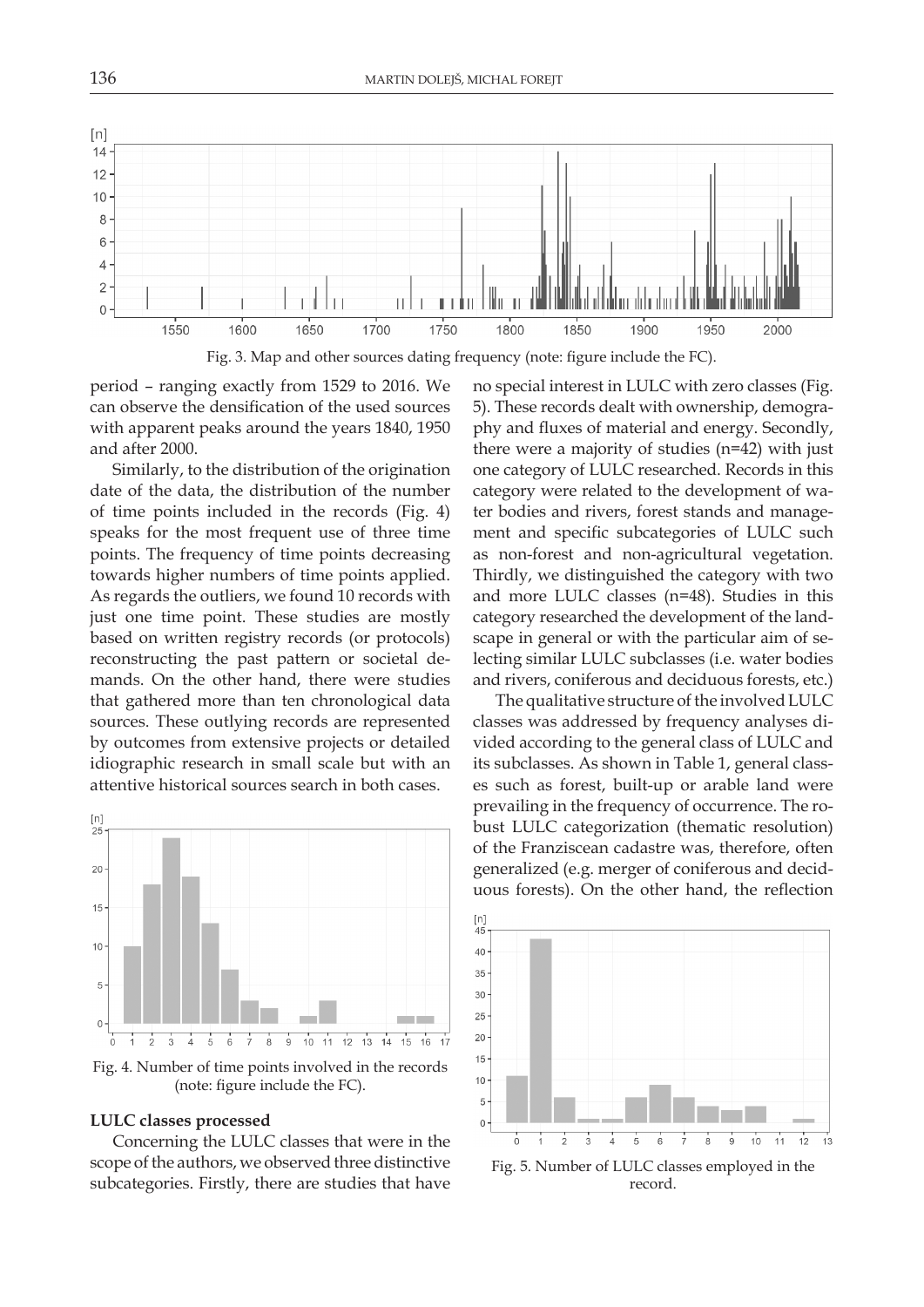Table 1. Frequency table of LULC classes.

| LULC class                        | Frequency      |
|-----------------------------------|----------------|
| Built-up areas (yards)            | 36             |
| Forest                            | 39             |
| Coniferous forests                | 1              |
| Deciduous forests                 | 1              |
| Coppice woods                     | $\mathbf{1}$   |
| Slash and Burn areas              | 1              |
| Agricultural land                 | 3              |
| Arable land                       | 30             |
| Arable land with trees            | $\overline{2}$ |
| Arable land with vineyards        | 1              |
| Arable land with olive trees      | $\mathbf{1}$   |
| Orchards                          | 14             |
| Vinevards                         | 12             |
| Vineyards with trees              | 1              |
| Vineyards with olive trees        | $\mathbf{1}$   |
| Hop fields                        | $\overline{2}$ |
| <b>Meadows and Pastures</b>       | 10             |
| Meadows                           | 18             |
| Meadows with trees (fruit trees)  | 5              |
| Pastures                          | 13             |
| Pastures with trees (fruit trees) | 5              |
| Water bodies (lakes, fish ponds)  | 28             |
| Water streams, rivers             | 18             |
| Gardens                           | 15             |
| Non forest woody vegetation       | 13             |
| Roads, paths                      | 9              |
| Swamps, wetlands                  | $\overline{7}$ |
| Barren land                       | 6              |
| Mining sites, Rocks               | $\overline{4}$ |
| Others                            | 11             |
| Administrative boundaries         | 2              |
| LULC classes not extracted        | 6              |

of detailed LULC classes such as meadows with fruit trees or arable land with trees indicate the interest in particular detailed LULC classes alone (see also Fig. 5).

As regards the part of the Franziscean cadastre used, we have looked for the use of map sources, a written registry or their combinations. The majority of the researched records (n=58) did not explicitly mention the particular source of the FC or we were unable to recognize the particular source



Fig. 6. Part of the Franziscean cadastre involved in the study.

IS – indication sketches, CE – Cadastral Elaborat, OM – original maps, WR – written registry, CII – Compulsory Imperial imprints, N/A – not available.

from other parts (e.g. figures, examples of the maps used) of the records (Fig. 6). We have identified the 28 records based solely on Compulsory Imperial imprints. Other parts of the Franziscean cadastre were employed with minimum frequency. The same situation was identified in the case of a combination of the particular sources (Fig. 6).

### **Other data, map sources and GIS processing**

We have addressed the question of digitalization and GIS processing of the records that use any map sources of the Franziscean cadastre (subset of 85 records) by searching for comments on the method of digitization (in the means of vector layer creation) of the LULC classes from the map source and georeferencing (or another form of adjusting maps to coordinate systems) methods. Most of the records (n=48) explicitly mentioned both of the methods. Two records only mentioned georeferencing, and fourteen only mentioned vectorization. Nineteen works do not include any comments about such methods anywhere in the text.

As regarding the georeferencing methods, only fraction of the records (less than 25% of the works that refers to geoprocessing methods) explicitly mentions the i) method of transformation (usually affine or polynomial), ii) the error of transformation (RMSE), iii) methods of control points location and processing or iv) used coordinate system and projection. Rest of the records (n=36) describe just use of the method without any further information about detailed settings.

The most frequent group of other (complementary/main) sources used in the records were orthophotomaps or aerial imagery in the case of older sources (Fig. 7). For the sake of clarity, the



Fig. 7. Frequency of the supplementary data sets used. ORTO – orthophoto, MIL – Millitary mapping.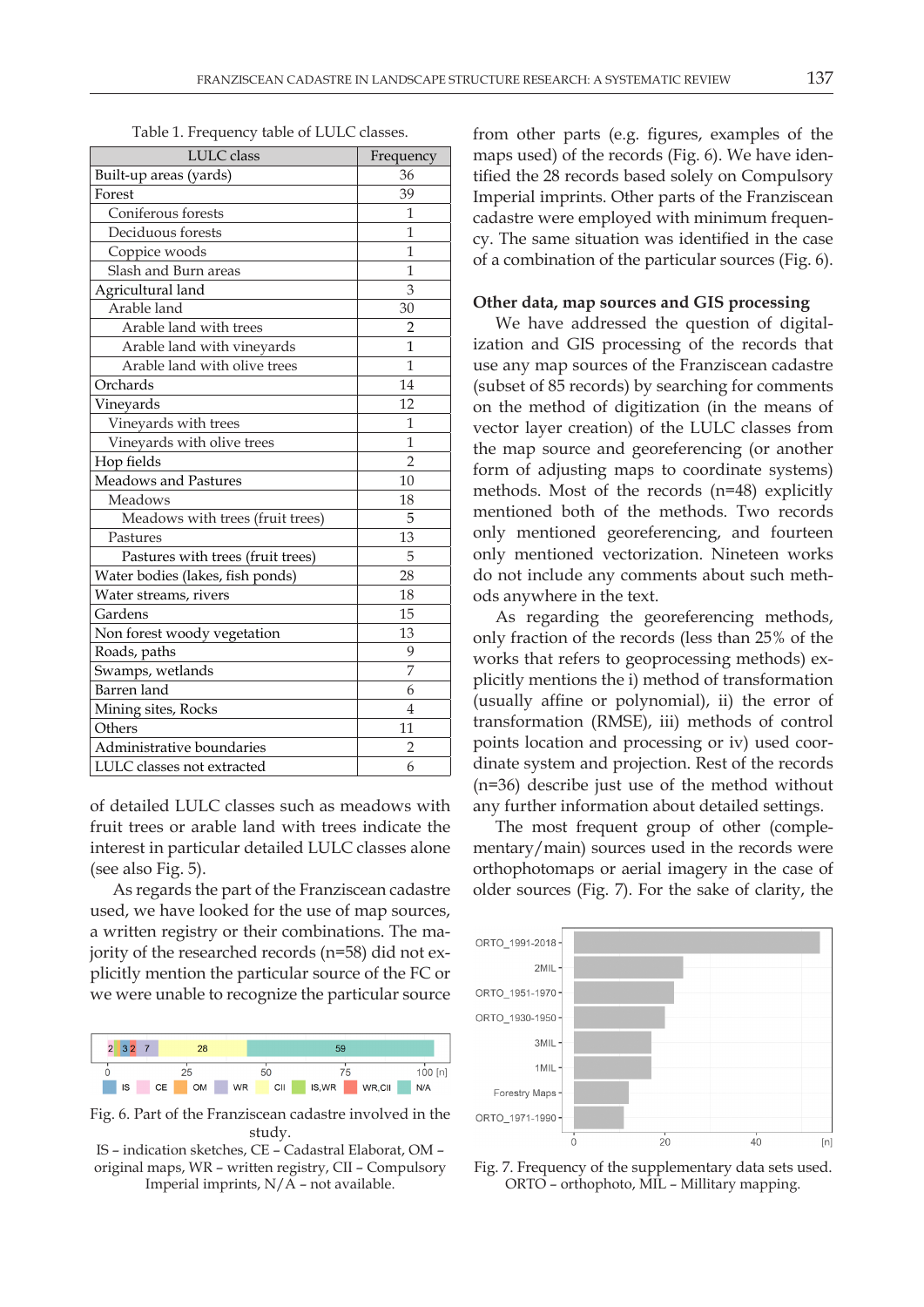orthophotomaps used in the studies were grouped into intervals according the periods of their origin (1930–1950–1970–1990–2018). The last period of 1991–2018 was involved in most cases (n=54), followed by the periods of 1951–1970 (n=22), 1930– 1950 (n=20) and 1971–1990 (n=11). The second major group of other sources formed maps of old Military mapping ( $1^{st} = 16$ ,  $2^{nd} = 23$  and  $3^{rd} = 16$ ). Lastly, we have found a group of 12 records reporting the use of forestry maps of a different age.

Figure 8 shows the share of the particular combination of the individual sources (e.g. 8% of the records use data from Franziscean cadastre together with II. Military mapping and combination of the I. and III. Military mapping. Concerning the other data and map sources, the exploration of the association among particular sources resulting to the most common combination of Franziscean cadastre with current (ORTO\_1991–2018) and older (ORTO\_1951–1970; ORTO\_1930–2050) orthophotomaps. Up to 10% of records used any combination of older and current orthophotomaps (see Fig. 8) and a combination of the Franziscean cadastre with maps of Military mapping.



Fig. 8. Association between map and data sources. MIL – Military mapping, ORTO – orthophoto/aerial imagery.

### **Spatial scale of the studies**

The spatial extent of the studies was the last investigated feature. We have divided the spatial extent into categories of state of the application (Fig. 1), territorial units and explicit acreage reported by authors. As regards the territorial units, we followed the division to administrative units. We observed a majority on the lowest level of administrative division – cadastral districts (42). With the upscaling and the need for more robust databases of particular research, the numbers of records decreased (municipality – 4, district – 11, county – 9, state – 10). Not all studies were designed to fit in the administrative units. Therefore, we enriched the spatial scale by river (16), river basin (4), forest (1), protected landscape area (3) and mountain range (1). The explicitly mentioned acreage of the studied area was mentioned by 32 records. The area ranged from  $0.23$  to  $12,200$  km<sup>2</sup> with the median value of  $47.62 \mathrm{~km^2}$ .

## **Discussion**

The use of historical cadastral records and maps gains the attention in landscape reconstruction and landscape research in general, and the Franziscean cadastre with its broad spatial extent does not stand as an exception. Critical reflection on the use of such a historical source is of major importance due to possible difficulties that could be rendered by mistreatment of inferred spatial and non-spatial data. Therefore, we concentrated our efforts on reviewing the records where the Franziscean cadastre was used addressing fields of processing and extraction of the data, application aims, the context of supplementary data and its spatial extent.

The significant growth of the records towards the doubled number in 2013 was observed. The possible explanation of the increasing trend lies (besides the general increase of scientific records published) in the digitalization of the map sheets and the often better accessibility of the Franziscean cadastre archival records. According to our knowledge, there is no initiative that covers all parts of the Franziscean Cadastre (e.g. written registry, Compulsory Imperial imprints, indication sketches, etc.) for the territory of the entire former empire. On the scale of the entire empire,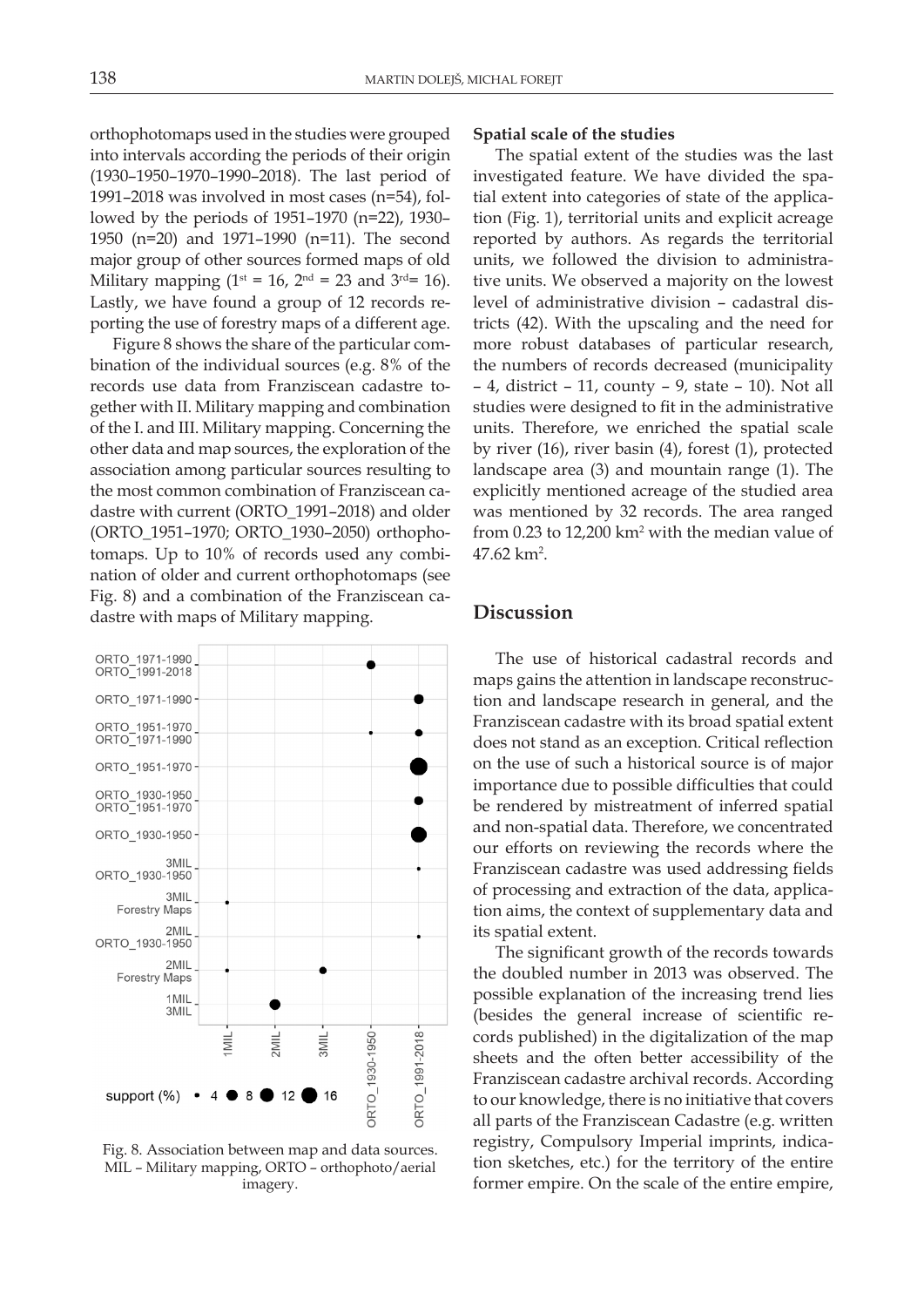the closest initiative dealing with the accessibility of map sources is the MAPIRE project originating in Hungary (Biszak et al. 2017). The online accessibility of map sources has been partly or completely solved for the territory of Czechia since 2008 (ÚAZK 2018), Austria (Kugler, Schönweiler 2014) and Galicia since 2012 (Osborn 2013).

As mentioned in the section dealing with the methods of records query, the issue of inconsistent naming of the FC is present. According to our findings, there are differences between countries – most significantly Czechia with impropriate term *Stable* or *Stabile* referring to stability of the cadastre in legal documents as ÖNB (2018). Therefore, we put forward the question of using the more apposite term Franziscean cadastre.

Interesting heterogeneity has been found considering the results of the major and detailed aims of the records. The question of categorization is never easy one due to the individuality of the works that often spans over borders of different categories and intrinsic artificiality of the categories. In our case, this issue is reflected by the first category (landscape change), where the works dealing with persistent landscape elements were embodied. These persistent features are often formed by a particular LULC class. Therefore, we could categorize them as studies dealing with, for example, agricultural land. Despite the possible pitfalls we outline trends in the use of the Franziscean cadastre in (i) general landscape and LULC trajectories researched, (ii) river morphology and dynamics and (iii) agricultural, forestry and agroforestry assessment.

Concerning the particular source of the Franziscean cadastre, the majority of studies used only maps (more precisely, Compulsory Imperial imprints). We hypothesize that the higher frequency of the use of Compulsory Imperial imprints in Czechia is based on the availability of digital form this particular source in comparison to other map sources (original maps, indication sketches) that have digital form available rather newly. Written registry, protocols and combination of partial sources were present in minor subset. Not much attention has been paid to the verification of the LULC classification coherence in the written registry and map sources. Krčmářová (2015) found minor differences in the LULC classes recorded for single plots (discrepancy of arable land/agroforestry in map and written

source). In accordance with the findings of such discrepancies, Woitschová (2017: 118) stressed the two possible issues connected with the use of historical map documents. Historical maps could be either the result of the author's *wishful thinking* or a *deliberately fail to reflect the reality* as an effort to use maps as a projection of results in the first case and cheating in the tax calculation in second case. Given the fact that there are more than four particular parts of the Franziscean cadastre (indication scratches, original maps, Compulsory Imperial imprints, written registry of land and building parcels and documents of valuation), the possible uncertainty in LULC classes delimitation should be further assessed and approached with the criticism inherent to historians. Trpáková and Trpák (2009) stressed another possible source of errors in the interpretation of LULC based on the chronological discrepancy of the individual parts of the Franziscean cadastre (e.g. difference of 20 years between the map and Cadastral elaborate). The yield valuation protocols, which are rich in detailed information about land-uses, are very much underused (Krčmářová, Arnold 2016). A frequently suggested approach to overcome the outlined pitfall lies in the cross-checking or cross validation of the historical data (Kienast 1993, Yang et al. 2014) with other historical datasets (e.g. Fescenko et al. 2016).

The number of applied time points and their chronological ordination implies questions of chronological sampling adequacy and comparability. Firstly, we have found that the majority of the records employed three time points of the Franziscean cadastre together with the current (1991–2018) and older orthophoto (1930–1950 and 1951–1970). Based on this division, there is significant inequality of the time range in the means of the length of the researched periods that often cannot be bridged due to a lack of sufficient spatial data (e.g. the end of  $19<sup>th</sup>$  century). The other comment on the use of multi-temporal data aims to an, often strict, assessment of the flow of the landscape change with the data that represents the landscape structure for a particular year that can consecutively lead to periodization with strict boundaries or milestones (see also LeGoff 2015, Brook, Bowman 2006). Secondly, handling with different spatial data types (e.g. maps and aerial imagery, as it was recognized as a rather common data mixture – see Fig. 8) there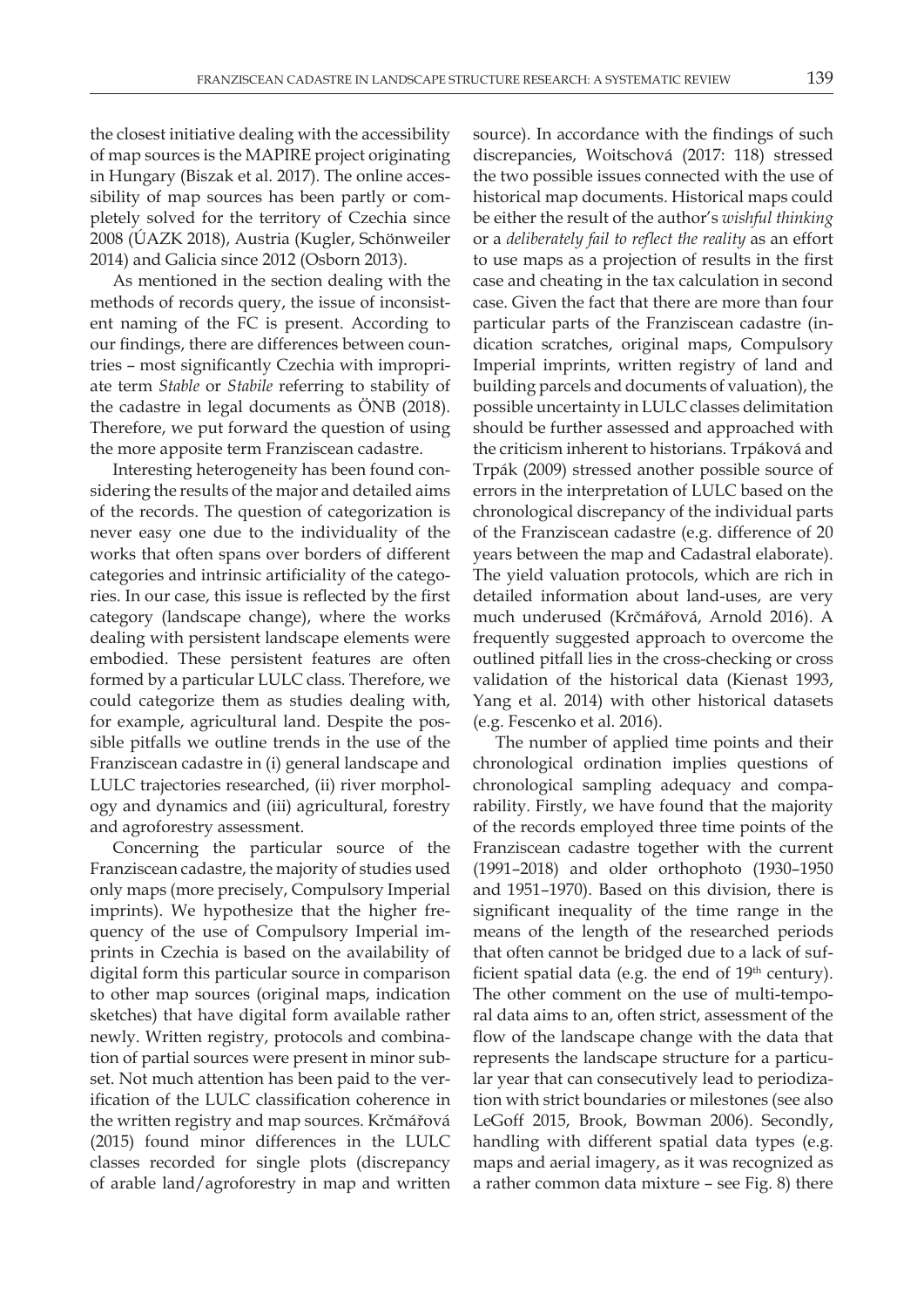is the intrinsic issue of the comparability of results based on the generalization of the thematic resolution (Yang et al. 2014). If we consider the broad LULC thematic (classes) resolution of the Franziscean cadastre and the individual research focus of the records, as it is apparent from summary of LULC categories applied in the records (Table 1), the thematic resolution was generalized (e.g. merger of coniferous and mixed forest to one general category of forest) to some extent in the majority of the records and could lead to loss of information.

Lastly, Leyk et al. (2005) mention the possible source of errors in the processing of the historical map sources (see also Strzelecki, 2013). The processing in the means of the studied records is often based on the digitalization of the map source, the georeferencing of the map sheet and the digitization (vectorization) of the parcels with particular LULC in GIS or similar software (however we understand that proliferation of these methods by the first year mentioned in our study can be questionable despite the fact that the tools were used since 1990s; c.f. Apan, Peterson 1998) According to our results, more than 20% of the works did not describe the methods of digitization and extraction of the LULC layers. Therefore, it is not possible to reflect the potential source of error based, for example, on a large minimal mapping unit or the absence of transformation of the map sheet.

### **Concluding remarks**

In this study focused on the use of the Franziscean cadastre in landscape research, we have outlined several questions excerpting (i) the purpose of the study, (ii) the practice of processing/manipulating the source and extraction of LULC information and (iii) complementary data used alongside the Franziscean cadastre.

We claim that our findings will be a contribution to discussion about sampling adequacy, the quality of historical data, the selection of data sources, and archival data processing in landscape reconstruction and development research. As regards the bibliographic and formal information we have discussed, the dominance of the studies originated in Czechia. This fact is probably driven by the availability of the Franziscean cadastre datasets in digital form. Such dominance implies the issue of the inappropriate terming *stable cadastre* used exclusively by Czech and Slovak scholars. On the basis of our findings, we can identify a very broad range of purposes or aims of the records where the data of a stable cadastre are of use due to an abundance of detailed data provided by the FC. Despite the preciseness of the FC, close attention should be paid to the five special features that could be detrimental to the outcomes of future research dealing with the FC and that we based on findings from our review:

Missing description of the source / Consistency of the FC – we have found the absence of a description of the partial source of the FC used. This issue could lead to the twofold problem of i) general reproducibility of the record's outcomes (where we don't know, for example, the exact map source used, that displays very different LULC as Trpáková and Trpák (2009) showed) and ii) general comparability of the partial sources of the FC that could be bridged by cross-checking or cross-validating the data.

Although the FC consists of many documents, the most used source, if specified, were the Compulsory Indication imprints. Thus, other parts of the FC are underused. Moreover, further analysis of connections between all parts of the FC is needed.

Absence of the spatial data processing description – again, this issue could lead to serious problems in the replicability of records. This issue could be easily resolved by the simple description of the GIS/Photogrammetric methods that were of use.

In the case of landscape change studies, there is the ongoing question of chronological sampling adequacy in the means of the possibility to capture all breaks in the continuity of the particular LULC classes or landscape structure. We are arguing in the general sense that individual time points should be perceived more like probes to the possible process of landscape change. Therefore, it is very difficult to reconstruct the change of LULC in a detailed scale, for example, from three time points. After the mechanical use of three time horizons (1840s–1950s–2000s) with only the Compulsory Imperial imprints representing the first horizon, we suggest the detailed and less schematic use of the data sources. One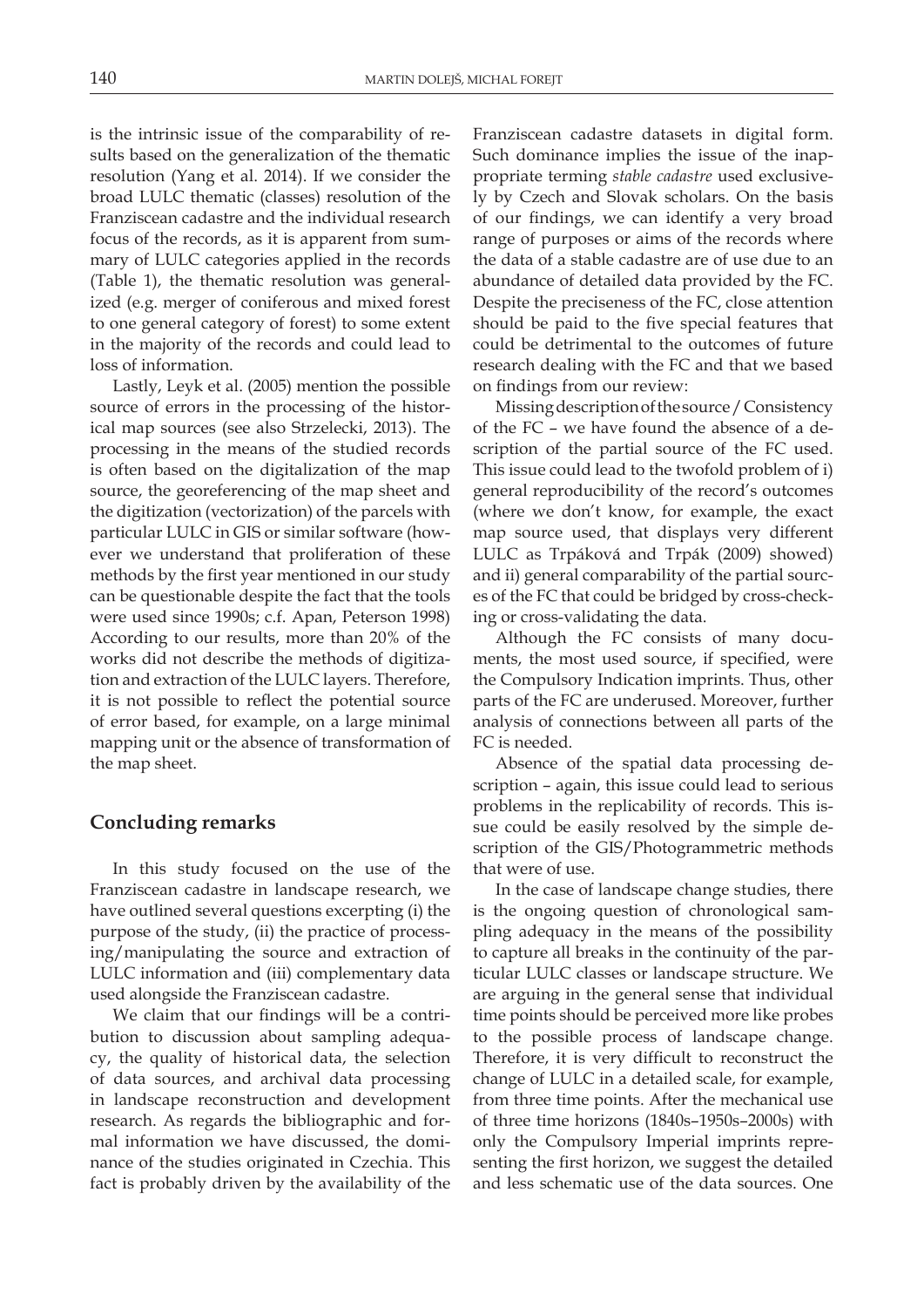option could be to precise the development by squeezing in more horizons or to precise the landscape situation in one time horizon.

Lastly, there are more methodological issues connected with the complementarity of the orthophotomaps as visually interpreted sources of LULC and survey-based maps of old cadastres. The combination of orthophotomaps and survey-based maps could be burdened by errors from both sides. Following Leyk et al. (2005), the source of error could be rooted in the production of the maps (issues during survey and reproduction), transformation (here, the processing of the maps, e.g. georeferencing) and application (different semantics of LULC delimitation – here, consistency of appropriate visual interpretation of LULC class on orthophotomaps and meaning of LULC class in the FC).

#### **Acknowledgments**

We thank three anonymous reviewers and colleague Pavel Raška for comments that greatly improved the manuscript.

### **Author's contribution**

M.D. and M.F. conceived the original idea of research design, structure for data acquisition, acquisition itself and consecutive data analysis. M.D. wrote the manuscript with support from M.F.

## **References**

- Affek A., 2015. Spatially explicit changes in land ownership through 3 socio-political systems: A case study from southeast Poland*. Geographia Polonica* 88(3): 519–530. DOI 10.7163/GPol.0032.
- Agnoletti M., 2007. The degradation of traditional landscape in a mountain area of Tuscany during the 19th and 20th centuries: Implications for biodiversity and sustainable management. *Forest Ecology and Management* 249: 5–17. DOI 10.1016/j.foreco.2007.05.032.
- Apan A.A., Peterson J.A., 1998. Probing Tropical Deforestation. *Applied Geography* 18(2): 137–52.
- Bender O., Boehmer H.J., Jens D., Schumacher K.P., 2005. Using GIS to analyse long-term cultural landscape change in Southern Germany. *Landscape and Urban Planning* 70: 111–125. DOI 10.1016/j.landurbplan.2003.10.008.
- Beranová L., Balej M., Raška P., 2017. Assessing the geotourism potential of abandoned quarries with multitemporal data (České Středohoří Mts., Czechia). *GeoScape* 11(2): 93–111. DOI 10.1515/geosc-2017-0008.
- Bičík I., Anděl J., Balej M., 2010. Landscape Function Transformations with Relation to Land-Use Changes. In: J. Anděl, I. Bičík, P. Dostál, Z. Lipský, S.G. Shahneshin

(eds.), *Landscape Modelling*. Springer Netherlands, Dordrecht: 87–103. DOI 10.1007/978-90-481-3052-8\_7.

- Bíl M., Krejčí O., Bílová M., Kubeček J., Sedoník J., Krejčí V., 2014. A chronology of landsliding and its Impacts on the Village of Halenkovice, Outer Western Carpathians*. Geografie* 4: 342–363.
- Biszak E., Biszak S., Timár G., Nagy D., Molnár G., 2017. Historical topographic and cadastral maps of Europe in spotlight – Evolution of the MAPIRE map portal. *Proc. 12th ICA Conf. Digit. Approaches to Cartogr. Heritage*, *Venice, 26–28 April 2017*: 204–208.
- Breschi M., Fornasin A., Manfredini M., Pozzi L., Rettaroli R., Scalone F., 2014. Social and Economic Determinants of Reproductive Behavior Before the Fertility Decline. The Case of Six Italian Communities During the Nineteenth Century*. European Journal of Population* 30: 291–315. DOI 10.1007/s10680-013-9303-8.
- Brook B.W., Bowman D.M.J.S., 2006. Postcards from the past: charting the landscape-scale conversion of tropical Australian savanna to closed forest during the 20th century. *Landscape Ecology* 21: 1253–1266. DOI 10.1007/s10980- 006-0018-7/
- Bumba J., 2007. České *katastry od 11. do 21. století*. Grada.
- Dale P., Mclaughlin J. D., 2000. *Land Administration*. Oxford University Press, Oxford.
- Dolák L., Brázdil R., Valášek H., 2015. Impacts of Hydrometeorological Extremes in the Bohemian-Moravian Highlands in 1706 – 1889 As Derived From Taxation Records. *Geografie* 120: 465–488.
- Ebel M., 2004. Stabilní katastr a jeho využití pro dějiny staveb. *Dějiny staveb* 1: 5–14.
- Fescenko A., Lukins M., Fescenko I., 2016. Validation of medium-scale historical maps of Southern Latvia for evaluation of impact of continuous forest cover on the present-day mean stand area and tree species richness. *Baltic Forestry* 22(1): 51–62.
- Feucht R., 2008. *Flächenangaben im* österreichischen *Kataster*. Diploma Thesis. Technischen Universität Wien.
- Foley J.A., DeFries R., Asner G.P., Barford C., Bonan G., Carpenter S.R., Chapin F.S., Coe M.T., Daily G.C., Gibbs H.K., Helkowski J.H., Holloway T., Howard E.A., Kucharik C.J., Monfreda C., Patz J.A., Prentice I.C., Ramankutty N., Snyder P.K., 2005. Global Consequences of Land Use. *Science* 5734(309): 570–574.
- Forejt M., Dolejš M., Raška P., 2018. How reliable is my historical land-use reconstruction? Assessing uncertainties in old cadastral maps. *Ecological Indicators* 94: 237–245. DOI 10.1016/j.ecolind.2018.06.053.
- Forejt M., Skalos J., Pereponova A., Plieninger T., Vojta J., Šantrůčková M., 2017. Changes and continuity of wood-pastures in the lowland landscape in Czechia. *Applied Geography* 79: 235–244. DOI 10.1016/j.apgeog.2016.12.016.
- Fraňková E., Cattaneo C., 2018. Organic farming in the past and today: sociometabolic perspective on a Central European case study*. Regional Environmental Change* 18(4): 951–963. DOI 10.1007/s10113-016-1099-8.
- Fuchs R., Verburg P. H., Clevers J. G. P. W., Herold M., 2015. The potential of old maps and encyclopaedias for reconstructing historic European land cover/use change. *Applied Geograph*y 59: 43–55. DOI 10.1016/j.apgeog.2015.02.013.
- Glavan M., Miličić V., Pintar M., 2013. Finding options to improve catchment water quality—Lessons learned from historical land use situations in a Mediterranean catch-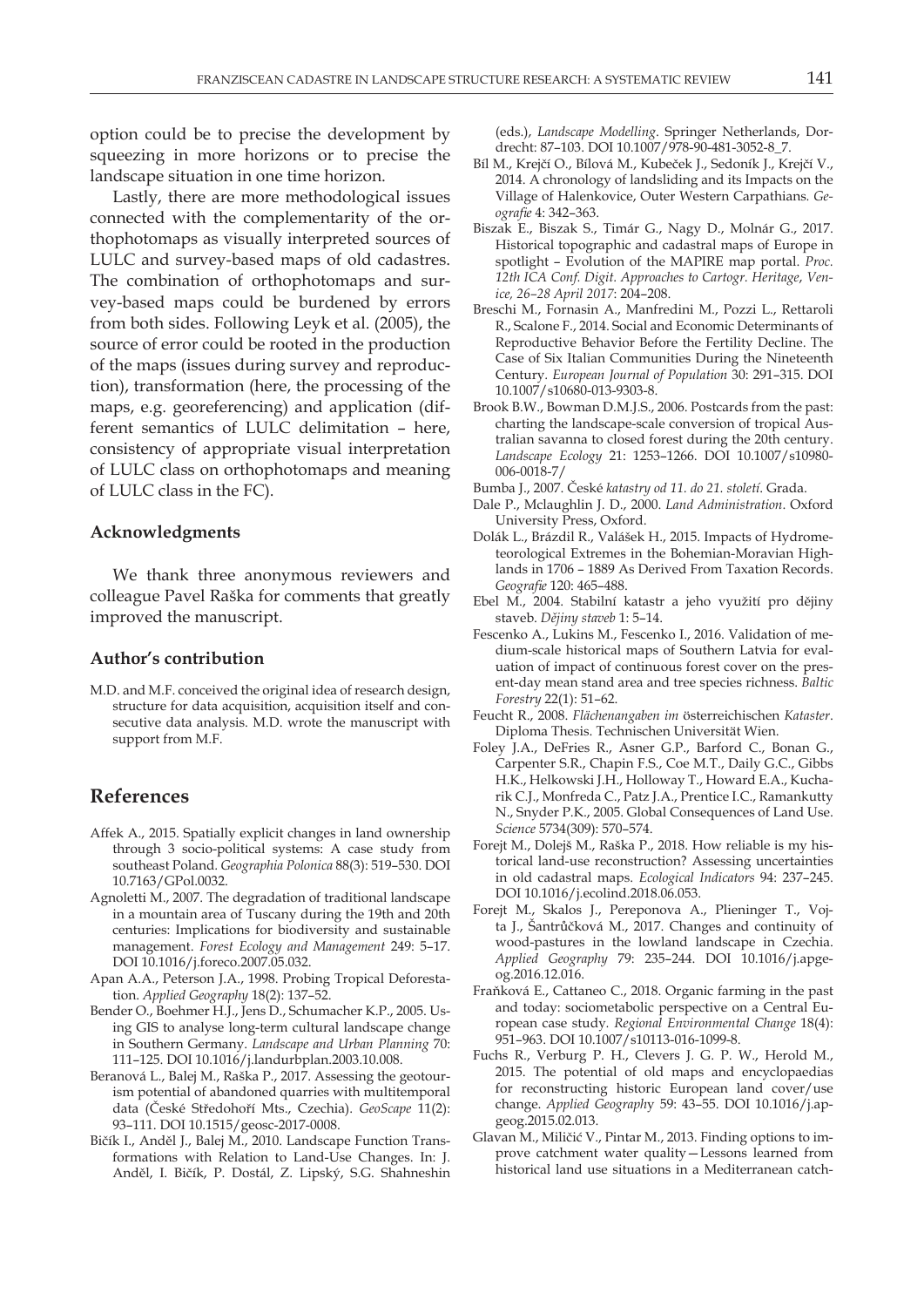ment in Slovenia. *Ecological Modelling* 261–262: 58–73. DOI 10.1016/j.ecolmodel.2013.04.004.

- Hahsler M., Grün B., Hornik K., 2005. arules A Computational Environment for Mining Association Rules and Frequent Item Sets. *Journal of Statistical Software* 14(15): 1–25. DOI 10.18637/jss.v014.i15.
- Hamre L. N., Domaas S. T., Austad I., Rydgren K., 2007. Land-cover and structural changes in a western Norwegian cultural landscape since 1865, based on an old cadastral map and a field survey. *Landscape Ecology* 22(10): 1563–1574. DOI 10.1007/s10980-007-9154-y.
- Harvey F., Kaim D., Gajda A., 2014. Analysis of historical change using cadastral materials in the carpathian foothills. *European Journal of Geography* 5(3): 6–21.
- Hohensinner S., Lager B., Sonnlechner C., Haidvogl G., Gierlinger S., Schmid M., Krausmann F., Winiwarter V., 2013. Changes in water and land: the reconstructed Viennese riverscape from 1500 to the present. *Water History* 5(2): 145–172. DOI 10.1007/s12685-013-0074-2.
- Kaim D., Kozak J., Ostafin K., Dobosz M., Ostapowicz K., Kolecka N., Gimmi U., 2014. Uncertainty in Historical Land-Use Reconstructions with Topographic Maps. *Quaestiones Geographicae* 33(3): 55–63. DOI 10.2478/quageo-2014-0029.
- Kain R. J. P., Baigent E., 1992. *The Cadastral Map in the Service of the State: A History of Property Mapping*. Chicago: University of Chicago Press.
- Karásek P., Tlapáková L., Podhrázská J., 2015. The Location and Extent of Systematic Drainage in Relation to Land Use in the Past and at Present and in Relation to Soil Vulnerability to Accelerater Infiltration in the Protected Landscape Area Železné Hory. *Acta Universitatis Agriculturae et Silviculturae Mendelianae Brunensis* 63(4): 1121–1131.
- Kienast F., 1993. Analysis of historic landscape patterns with a Geographical Information System? a methodological outline. *Landscape Ecology* 8(2): 103–118. DOI 10.1007/ BF00141590.
- Kolejka J., 2010. Post-industrial landscape its identification and classification as contemporary challenges faced by geographic research*. Geographia Technica* 12(2): 67–78.
- Krausmann F., 2008. Land Use and Socio-economic Metabolism in Pre-industrial Agricultural Systems : Four Nineteenth-century Austrian Villages in Comparison. *Social Ecology Working Paper* 72 (December).
- Krčmářová J., 2015. *Forgetting traditional agricultural knowledge in modernization. Interdisciplinry historical reconstruction of Czech agroforestry*. PhD thesis, FHSUK, Praha.
- Krčmářová J., Arnold M., 2016. Traditional Agriculture as Cultural Heritage. Forgotten Agroforestry Practices Recorded in Textual Part of Nineteenth Century Tax Records. In: M. Agnoletti, F. Emanueli (eds.), *Biocultural Diversity in Europe*. Environmental History, Springer, vol. 5: 211–231. DOI 10.1007/978-3-319-26315-1\_11.
- Krčmářová J., Jeleček L., 2017. Czech traditional agroforestry: historic accounts and current status. *Agroforestry Systems* 91(6): 1087–1100. DOI 10.1007/s10457-016-9985-0.
- Kugler R., Schönweiler F., 2014. *Digitalization of the Franciscan Cadastral Survey (1817–1861)*. Working paper No. 17/16. United Nations Working Group on Geographical Names.
- LeGoff J., 2015*. Must We Divide History into Periods?* (English translation). Columbia University Press, New York.
- Leyk S., Boesch R., Weibel R., 2005. A conceptual framework for uncertainty investigation in map based land cover

change modelling. *Transactions in GIS* 9(3): 291–322. DOI 10.1111/j.1467-9671.2005.00220.x.

- Moher D., Liberati A., Tetzlaff J., Altman D. G., 2009. Preferred Reporting Items for Systematic Reviews and Meta-Analyses: The PRISMA Statement. *PLoS Medicine* 6(7): e1000097. DOI 10.1371/journal.pmed.1000097.
- ÖNB [Österreichische Nationalbibliothek], 2018. Grundsteuerpatent 1817. Politische Gesetze und Verordnungen Franz I 1792–1848. Online: alex.onb.ac.at/ [accessed 16 May 2018].
- Osborn J., 2013. *Gesher Galicia ' s Online Cadastral Map Room: Evolution and Opportunities*. ENArC/ICARUS Workshop: Cartography and Cadastral Maps, Scuola Normale Superiore. Pisa.
- Pacina J., Holá M., 2014. Settlement identification in abandoned borderland. *14th SGEM GeoConference on Informatics, Geoinformatics and Remote Sensing* 1: 769–776. DOI 10.5593/SGEM2014/B21/S8.099.
- Pavelková R., Frajer J., Havlíček M., Netopil P., Rozkošný M., David V., Dzuráková M., Šarapatka B., 2016. Historical ponds of the Czech Republic: an example of the interpretation of historic maps. *Journal of Maps* 12: 551–559. DOI 10.1080/17445647.2016.1203830.
- Popelka S., Dedkova P., 2014. Extinct Village 3D visualization and its Evaluation with Eye-Movement Recording. In: B. Murgante, S. Misra, A.M.A.C. Rocha, C. Torre, J.G. Rocha, M.I. Falcão, D. Taniar, B.O. Apduhan, O. Gervasi (eds.), *Computational Science and Its Applications – ICCSA 2014*. Lecture Notes in Computer Science, Springer, Cham, vol 8579: 786–795. DOI 10.1007/978-3-319-09144- 0\_54.
- Quaranta L., 2011. Agency of Change: Fertility and Seasonal Migration in a Nineteenth Century Alpine Community. *European Journal of Population / Revue européenne de Démographie* 27(4): 457–485. DOI 10.1007/s10680-011-9241-2.
- R Core Team, 2017. *R: A language and environment for statistical computing*. R Foundation for Statistical Computing, Vienna, Austria.
- Raška P., Dolejš M., Hofmanová M., 2017. Effects of Damming on Long-Term Development of Fluvial Islands, Elbe River (N Czechia). *River Research and Applications* 33(4): 471–482. DOI 10.1002/rra.3104.
- Raška P., Zábranský V., Brázdil R., Lamková J., 2016. The late Little Ice Age landslide calamity in North Bohemia: Triggers, impacts and post-landslide development reconstructed from documentary data (case study of the Kozí vrch Hill landslide). *Geomorphology* 255: 95–107. DOI 10.1016/j.geomorph.2015.12.009.
- Rockström J., Steffen W., Noone K., Persson Å., Chapin F. S. I., Lambin E., Lenton T. M., et al., 2009. Planetary Boundaries: Exploring the Safe Operating Space for Humanity. *Ecology and Society* 14(2): art32. DOI 10.5751/ES-03180- 140232
- Scorpio V., Zen S., Bertoldi W., Surian N., Mastronunzio M., Dai Prá E., Zolezz, G., Comiti F., 2018. Channelization of a large Alpine river: what is left of its original morphodynamics? *Earth Surface Processes and Landforms* 43(5): 1044–1062. DOI 10.1002/esp.4303.
- Skaloš J., Kašparová I., 2012. Landscape memory and landscape change in relation to mining. *Ecological Engineering* 43: 60–69. DOI 10.1016/j.ecoleng.2011.07.001.
- Skaloš J., Keken Z., Justová H., Křováková K., Chaurová H., 2014. Classification System for Monitoring Historic Changes in Forest and Non-Forest Woody Vegeta-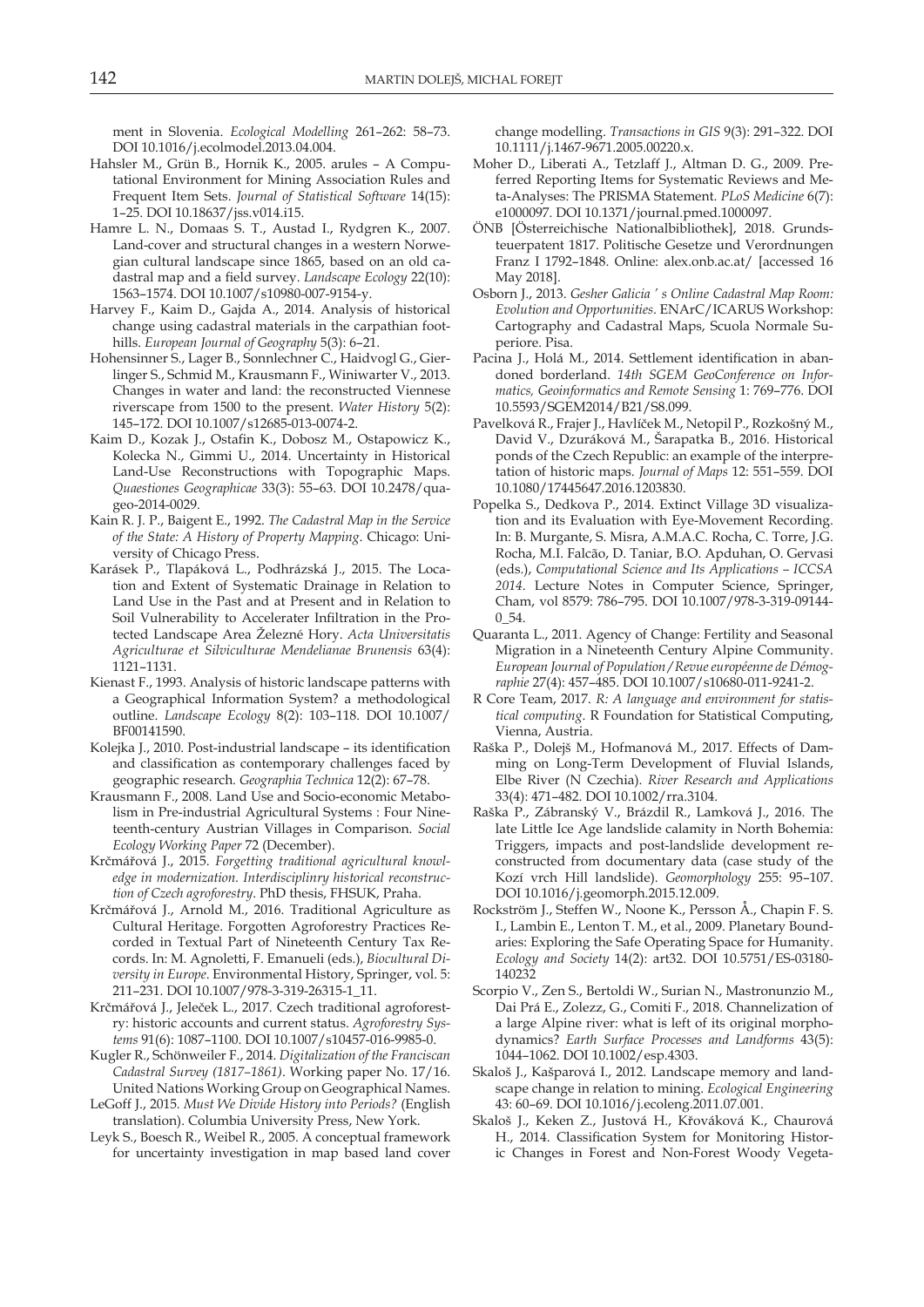tion—A Basis for Management. *Open Journal of Forestry* 4(1): 75–84. DOI 10.4236/ojf.2014.41012.

- Sklenička P., Charvátová E., 2003. Stand continuity—a useful parameter for ecological networks in post-mining landscapes. *Ecological Engineering* 20(4): 287–296. DOI 10.1016/S0925-8574(03)00053-3.
- Sklenička P., Zouhar J., Trpáková I., Vlasák J., 2017. Trends in land ownership fragmentation during the last 230 years in Czechia, and a projection of future developments. *Land Use Policy* 67: 640–651. DOI 10.1016/j.landusepol.2017.06.030.
- Strzelecki K. 2013. 18th Century Vistula River Geography in View of Franciszek Florian Czaki's Maps. *Quaestiones Geographicae* 32(1): 27–32. DOI 10.2478/quageo-2013-0004.
- Svobodová K., Hájek T., 2017. Pilgrimage route recovery in an industrial landscape. *Journal of Environmental Planning and Management* 60(6): 959–976. DOI 10.1080/09640568.2016.1189818.
- Szabó P., Hédl R., 2013. Socio-Economic Demands , Ecological Conditions and the Power of Tradition: Past Woodland Management Decisions in a Central European Landscape. Landscape Research 38(2): 243–261.
- Szturc J., Karásek P., Podhrázská J., 2017. Historical Changes in the Land Use Connected with Appropriation of Agricultural Land – Case Study of Cadastral Areas Dolní Věstonice and Modřice (Czech Republic). *European Countryside* 9(4): 658–678. DOI 10.1515/euco-2017-0038.
- Timár G., Biszak S., 2010. *Digitizing and georeferencing of the historical cadastral maps (1856-60) of Hungary*. 5th International Workshop on Digital Approaches in Cartographic Heritage. Vienna, Austria, 22–24 February 2010. 22–24.
- Tlapáková L., Karásek P., Stejskalová D., 2013. Retrospective Evaluation of the Extent and Spatial Changes of Realized

Hydromelioration Systems. *Polish Journal of Environmental Studies* 22(6): 1855–1862.

- Treml V., Migoń P., 2015. Controlling factors limiting timberline position and shifts in the Sudetes: A review. *Geographia Polonica* 88(2): 55–70. DOI 10.7163/GPol.0015.
- Troll M., Ostafin K., 2016. Use of late 18th and early 19th century cadastral data to estimate past forest cover change – a case study of Zawoja village. *Prace Geograficzne* 146: 31–49. DOI 10.4467/20833113PG.16.016.5546.
- Trpáková I., Trpák P., 2009. Úskalí analýzy a ekologické interpretace starých mapových děl na modelovém příkladu mapových a písemných částí stabilního katastru. Geo/ bio diverzita – integrující perspektivy. In: Romportl, D. Chuman, T. (eds.): *Sborník abstraktů z výroční konference CZ – IALE*, Univerzita Karlova, Praha.
- ÚAZK [Ústřední Archiv Zeměměřictví a Katastru], 2018. ÚAZK Central Archive of Surveying and Land Register Online: archivnimapy.cuzk.cz (accessed 15 May 2018).
- Wickham H, 2009. *ggplot2: Elegant Graphics for Data Analysis*. Springer-Verlag New York.
- Wickham H., 2011. The Split-Apply-Combine Strategy for Data Analysis. *Journal of Statistical Software* 40(1): 1–29.
- Woitschová K., 2017. Hidden Treasures: Challenging Traps of Historical Sources for Environmental History. In E. Vaz, C. Joanaz de Melo, L.M. Costa Pinto (eds.), *Environmental History in the Making* 6: 109–122. DOI 10.1007/978- 3-319-41085-2\_7.
- Yang Y., Zhang S., Yang J., Chang L., Bu K., Xing X., 2014. A review of historical reconstruction methods of land use/ land cover*. Journal of Geographical Sciences* 24(4): 746–766. DOI 10.1007/s11442-014-1117-z.
- Žiberna I., 2015. Natural geographical features and land use in the municipality of Zavrč. *Geografski pregled* 36: 51–64.